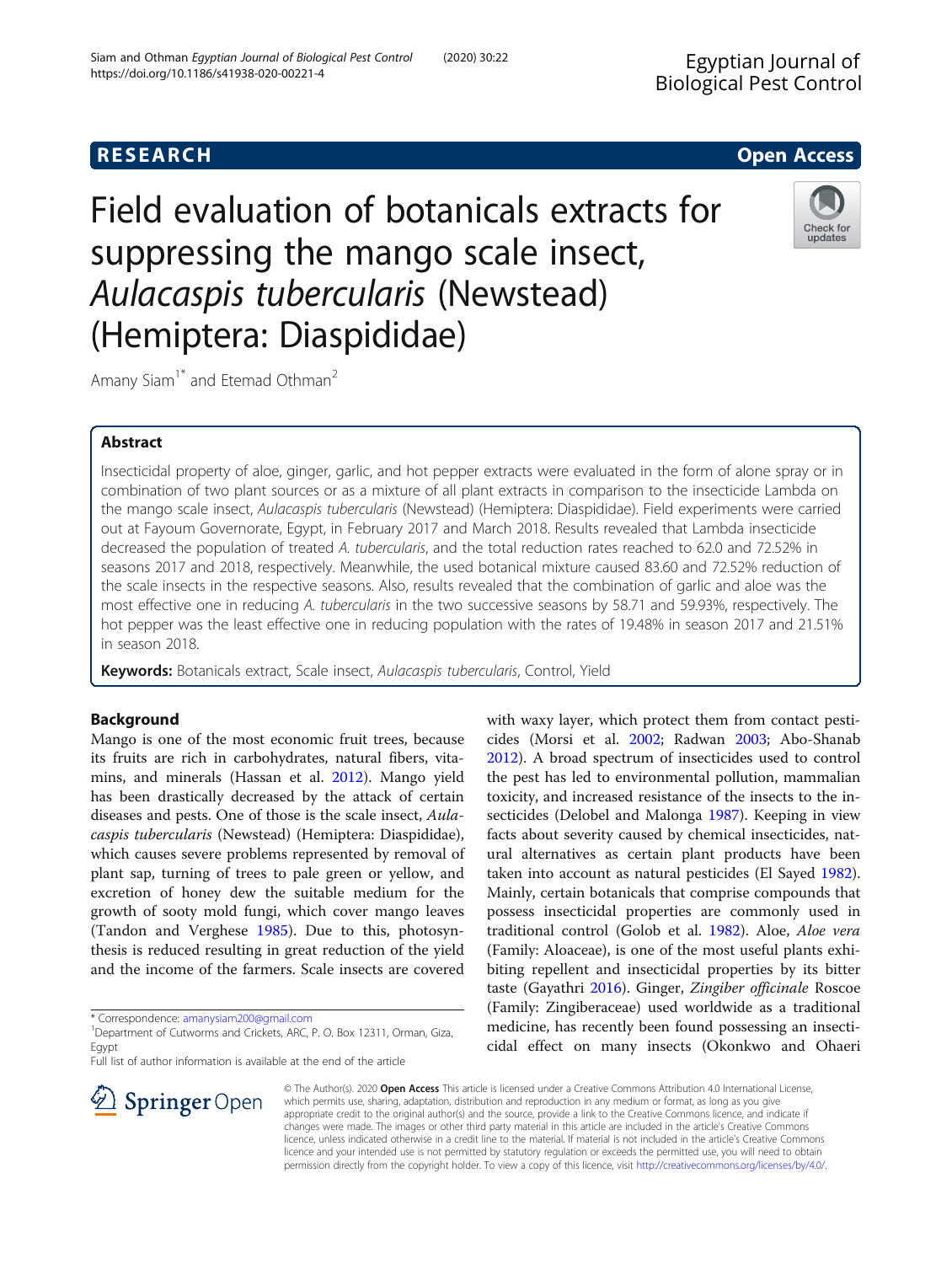[2013](#page-4-0)). Garlic, Allium sativum L. (Family: Alliaceae), has a strong odor, which helps in disturbing insects searching potential plant hosts. Besides, it contains salphone hydroxyl ion, which acts as a poison and repellent for insects including ants, moths, beetles, ticks, and termites in their developmental stages (Teklay et al. [2012\)](#page-4-0). Hot pepper, Capsicum annum (Family: Capsaicidae), contains capsaicin compound and has many uses as spice and public medicine, as well as its ability to kill certain insects (Nesel et al. [2016\)](#page-4-0). The present work dealt with the evaluation of spraying plant extracts either alone or as a mixture on mango trees to suppress the populations of scale insects on mango trees.

### Materials and methods

## Preparation of the plant extracts

The plant extracts were prepared at the rearing laboratory of Fayoum Governorate, Plant Protection Institute, Agricultural Research Center, Egypt. Fresh ginger rhizomes, garlic bulbs, and dry full grown hot pepper fruits were purchased, and aloe was collected from surrounding gardens of the laboratory. About 1 kg of ginger and garlic bulbs were cleaned, ground well, added to 1 kg of hot pepper in the form of well-developed fruits, dried well in electric oven, and then grinded by an electric grinder. All the plant sources were soaked in 101 water for 72 h. Then, that mixture was refined by a piece of cotton cloth, squeezed well. One kilogram of aloe leaves was washed and cut into small pieces then blinded to collect the transparent gel, which was added to the resultant filtrate and diluted to 1001 water for spraying mango trees.

### Field experiments

Field experiments were carried out on the 25th of February 2017 and the 3rd of March 2018, at a private orchard of mango trees (15 years old), at Naqalifah Village. Fayoum Governorate, Egypt. The tested botanical extracts and the insecticide Lambda (Chema Industries Company, Alexandria, Egypt) were evaluated and compared to the controls. In the two seasons, the experimental area used was one Feddan (4200  $\mathrm{m}^2$ ), divided into plots in a complete randomized block design with three replicates/treatment and five trees/replicate. Each plot was separated from the adjacent plot by a row of mango trees as a barrier. The treatments were sprayed by a knapsack motor sprayer of 600 l at a mean rate of 20 l/tree to assure full covering of the tree. The treatments were sprayed in the early morning. The treatments were as follows:

– Each of the aloe, ginger, garlic, and hot pepper extracts were prepared by grinding 1 kg of each plant source and soaked in 10 l of water for 72 h, then filtered by means of a piece of cotton cloth, then the resultant was diluted to 100 l water and sprayed separately.

- Two botanical sources were combined together and sprayed as follows: ginger + garlic; ginger + hot pepper; ginger + aloe; garlic + hot pepper; garlic + aloe; and hot pepper + aloe.
- Mixture of ginger, garlic, and hot pepper with aloe.
- Lambda cyhalothrin 5 EC with the rate of 0.5 ml/l.
- Untreated control.

## Data collection

Inspection was conducted by picking out 30 treated mango leaves (as there were no fruits at the time of the experiment) randomly per each replicate, placed in paper bags and transferred to the laboratory for examination, which was done by means of binocular microscope for counting live and dead individuals on both surfaces of the leaves. Inspection was accomplished pretreatment and post-treatment after 1, 3, and 7 days.

### Statistical analysis

Reduction percentage of scale insect population was the base of the evaluation of the tested materials. It was calculated according to Henderson and Tilton ([1955](#page-4-0)) equation:

Reduction percentage  $=$ 1− No.in Control before Treatment × No.in Treatment after Treatment<br>1 - No.in Control Control Control in Treatment before Treatment  $\left[1-\frac{\text{No.in Control before Treatment}\times \text{No.in Treatment after Treatment}}{\text{No.in Control after Treatment}\times \text{No.in Treatment before Treatment}}\right]\times$  $\times$  100

Obtained data of botanical sources was compared to those of Lambda and control plots. Analysis of variance was used on all data (ANOVA), and means were separated by Duncan's multiple range tests (Snedecor and Cochran [1980](#page-4-0)).

### Results and discussion

### Population number of scale insects on mango trees

Data in Table [1](#page-2-0) revealed that the pre-count of A. tubercularis in all treatments ranged between 16.0 and 16.70 individuals/30 leaves. Controls recorded the highest number of scale insects after 1, 3, and 7 days of the treatments, respectively, with the means of 16.43, 16.33, and 16.6 individuals/30 leaves in season 2017 and 14.27, 14.43, and 13.93 scale insects/30 leaves in season 2018. The botanical extracts differed significantly in the counts of scale insects on mango leaves recorded 7.33, 1.17, and 0 scale insects/30 leaves in season 2017 and 7.0, 0.88, and 0 individuals/ 30 leaves in season 2018 after 1, 3, and 7 days, respectively. Also, in plots treated with Lambda insecticide the scale insects reduced to 10.0, 4.67, and 3.67 individuals/30 leaves in season 2017 and 7.33, 2.0,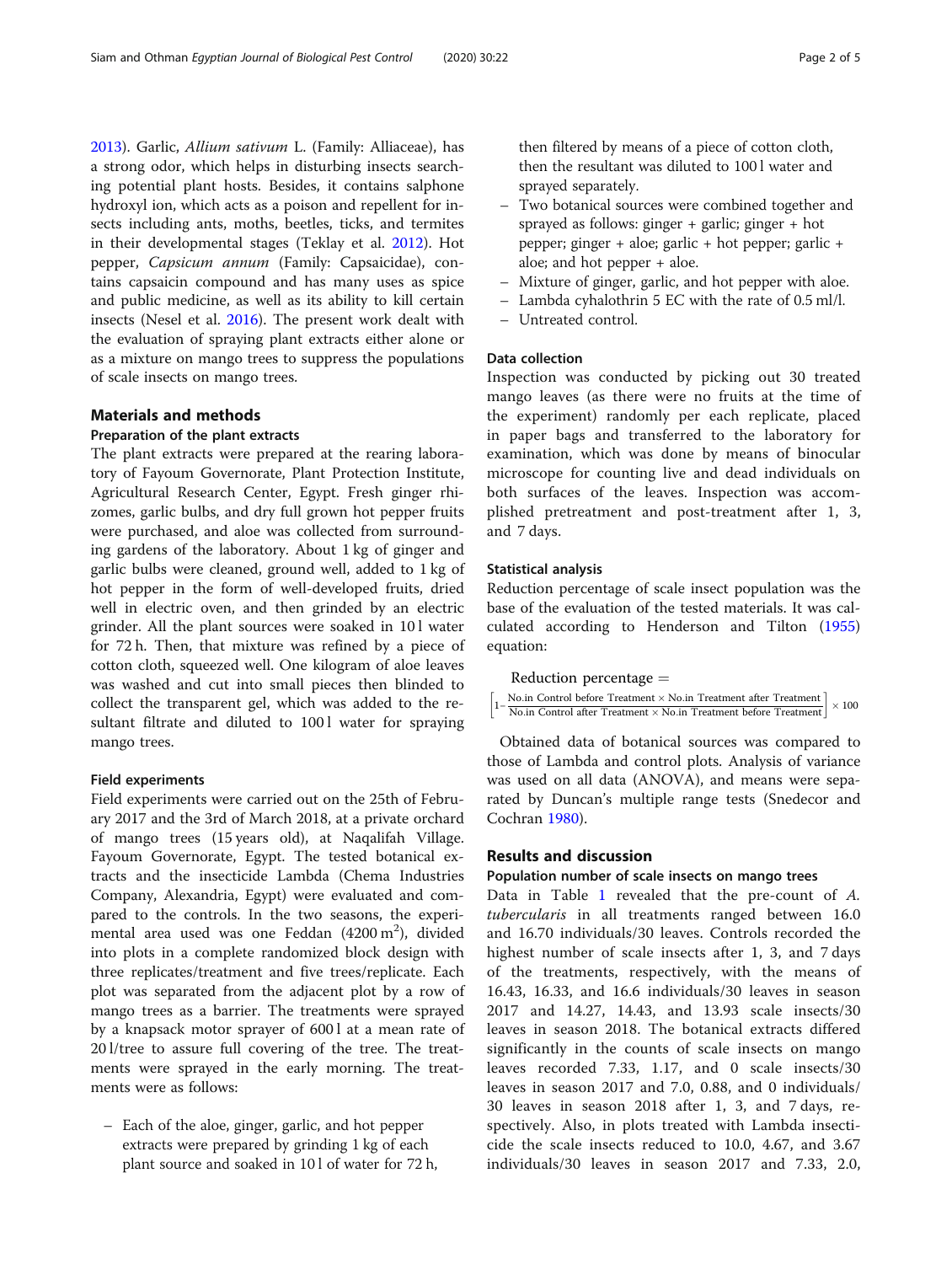| Treatment                     | Scale insects population/ 30 leaves in seasons |                                  |                                  |                                 |                                                        |                               |                                  |                                  |                                    |                                  |
|-------------------------------|------------------------------------------------|----------------------------------|----------------------------------|---------------------------------|--------------------------------------------------------|-------------------------------|----------------------------------|----------------------------------|------------------------------------|----------------------------------|
|                               | 2017                                           |                                  |                                  |                                 |                                                        | 2018                          |                                  |                                  |                                    |                                  |
|                               | Pretreatment<br>count                          | After 24 h                       | After 72 h                       | After<br>168 h.                 | Total mean<br>no.                                      | Pretreatment<br>count         |                                  | After 24 h After 72 h            | After 168<br>h.                    | Total mean<br>no.                |
| Aloe                          | $16.67 \pm 2.04^{ab}$                          | $10.73 +$<br>$3.54^{bc}$         | $8.67 \pm$<br>3.76 <sup>e</sup>  | 5.33 $\pm$<br>3.78 <sup>c</sup> | $8.24 \pm 3.8^d$                                       | $16 \pm 2.49^{cd}$            | $10.4 \pm$<br>3.44 <sup>c</sup>  | $4.47 +$<br>4.05 <sup>c</sup>    | $5 \pm 3.9^e$                      | $6.62 \pm 3.45^c$                |
| Ginger                        | $16.7 \pm 2.03$ <sup>a</sup>                   | $12 \pm 2.56^{\circ}$            | $9.83 \pm$<br>3.43 <sup>f</sup>  | $6.67 \pm$<br>3.55 <sup>d</sup> | $9.5 \pm 3.42^{\text{de}}$                             | $15.67 \pm 2.61^c$            | $10.97 \pm$<br>3.6 <sup>c</sup>  | $8.8 \pm 3.7^e$                  | 5.63 $\pm$<br>3.6 <sup>e</sup>     | $8.47 \pm$<br>3.78 <sup>d</sup>  |
| Garlic                        | $16.5 \pm 2.10^{b}$                            | $11.1 \pm 2.9^c$                 | $8.7 +$<br>3.66 <sup>e</sup>     | $6.67 \pm$<br>$3.55^{\text{d}}$ | $8.82 \pm$<br>3.79 <sup>d</sup>                        | $16.17 \pm 2.33^{\circ}$      | $10.33 \pm$<br>3.8 <sup>c</sup>  | $8.37 \pm$<br>3.9 <sup>e</sup>   | 5.33 $\pm$<br>$3.7^\mathrm{e}$     | $8.01 \pm$<br>3.99 <sup>d</sup>  |
| Hot Pepper                    | $16.3 \pm 2.21$ <sup>d</sup>                   | $13.57 \pm$<br>$2.1^e$           | $13.17 \pm$<br>2.01 <sup>9</sup> | $11.67 \pm$<br>$2.9^{9}$        | $12.8 \pm$<br>1.99 <sup>e</sup>                        | $16.27 \pm 2.12^d$            | $13.53 \pm$<br>$4.11^e$          | $13.13 \pm$<br>$4.77^{9}$        | $11.63 \pm$<br>$4.5^h$             | $12.76 \pm 3.9$ <sup>t</sup>     |
| Gingerx garlic                | $16.33 \pm 2.19^d$                             | $10.93 \pm$<br>3.6 <sup>bc</sup> | $8.8 \pm$<br>3.55 <sup>e</sup>   | 5.67 $\pm$<br>3.7 <sup>c</sup>  | $8.47 \pm$<br>3.78 <sup>d</sup>                        | $16 \pm 2.5$ <sup>cd</sup>    | $10.6 \pm$<br>4.09 <sup>c</sup>  | $8.43 \pm$<br>$3.67^e$           | 5.33 $\pm$<br>$3.7^\mathrm{e}$     | $8.12 \pm 3.8$ <sup>d</sup>      |
| Ginger $\times$ hot<br>Pepper | $16.63 \pm 2.05^{ab}$                          | $11.33 \pm$<br>$2.7^{6c}$        | $9.67 \pm$<br>$3.44^{\dagger}$   | $8.0 +$<br>$3.87^e$             | $9.67 \pm 3.3^{\text{de}}$                             | $15.83 \pm 2.11^{\circ}$      | $10.53 \pm$<br>$3.34^{c}$        | $8.87 \pm$<br>3.7 <sup>e</sup>   | $7.2 \pm$<br>2.99 <sup>9</sup>     | $8.87 \pm 3.7$ <sup>d</sup>      |
| Ginger $\times$ Aloe          | $16.43 \pm 2.11^{\circ}$                       | $10.57 \pm$<br>$2.11^{bc}$       | $7.67 \pm$<br>4.43 <sup>d</sup>  | 4.17 $\pm$<br>3.9 <sup>bc</sup> | $7.47 \pm 2.7^c$                                       | $16.33 \pm 2.09^{\circ}$      | $10.47 \pm$<br>3.52 <sup>c</sup> | $7.57 \pm$<br>2.5 <sup>de</sup>  | $4.07 \pm$<br>4.23 <sup>d</sup>    | $7.37 \pm 2.9^{cd}$              |
| Garlic $\times$ hot<br>Pepper | $16.0 \pm 2.55$ <sup>f</sup>                   | $11.03 \pm$<br>1.89 <sup>c</sup> | $9.0 \pm 2.33^f$                 | $9.4 +$<br>$3.44^f$             | $9.81 \pm 3.9^{\text{de}}$ 16.3 $\pm$ 2.1 <sup>d</sup> |                               | $11.33 \pm$<br>27 <sup>d</sup>   | $9.3 \pm 3.6$ <sup>t</sup>       | $6.57 \pm$<br>3.7 <sup>f</sup>     | $9.07 \pm 3.9^e$                 |
| Garlic $\times$ Aloe          | $16.33 \pm 2.09^{\circ}$                       | $11.23 \pm$<br>2.55 <sup>c</sup> | $6.67 \pm$<br>3.99 <sup>c</sup>  | $3.33 \pm$<br>$5.45^{b}$        | $7.08 \pm 2.91^{\circ}$ 16 $\pm 2.4^{\circ}$ d         |                               | $9.9 \pm 3.7^{\rm b}$            | $6.33 \pm$<br>3.33 <sup>d</sup>  | $3.0 \pm$<br>3.87 <sup>c</sup>     | $6.41 \pm 3.8^c$                 |
| Hot Pepper x<br>Aloe          | $16.5 \pm 2.10^{b}$                            | $10.67 \pm$<br>3.4b <sup>c</sup> | $8.67 \pm$<br>3.87 <sup>e</sup>  | $6.67 \pm$<br>3.55 <sup>d</sup> | $8.67 \pm 2$ ,<br>88 <sup>d</sup>                      | $16 \pm 2.4^{\text{cd}}$      | $10.33 \pm$<br>3.6 <sup>c</sup>  | $8.33 \pm$<br>$3.9^e$            | $6.17 \pm$<br>3.99 <sup>f</sup>    | $8.27 \pm 3.8^d$                 |
| Botanical's Mix               | $16.67 \pm 2.01^{ab}$                          | 7.33 $\pm$ 4.6 <sup>a</sup>      | $1.17 \pm$<br>5.80 <sup>a</sup>  | $0 \pm 0^a$                     | $2.83 \pm 5.7^a$                                       | $16.33 \pm 2.09^{\circ}$      | $7 \pm 2.99^{\circ}$             | $0.83 \pm$<br>5.44 <sup>a</sup>  | $0 \pm 0^a$                        | $2.61 \pm 4.11^a$                |
| Lambda                        | $16.33 \pm 2.21$ <sup>d</sup>                  | $10 \pm 3.45^{\rm b}$            | $4.67 \pm$<br>4.33 <sup>b</sup>  | $3.67 \pm$<br>4.9 <sup>b</sup>  | $6.11 \pm$<br>3.33 <sup>b</sup>                        | $13.67 \pm 4.01$ <sup>a</sup> | $7.33 \pm$<br>2.5 <sup>a</sup>   | $2 \pm 4.58^{\rm b}$             | $1.93 \pm$<br>4.9 <sup>b</sup>     | $3.75 \pm$<br>$3.11^{b}$         |
| Control                       | $16.27 \pm 2.09^e$                             | $16.43 \pm$<br>2.93 <sup>†</sup> | $16.33 \pm$<br>2.89 <sup>h</sup> | $16.6 \pm$<br>$2.5^h$           | $16.45 \pm$<br>$2.44^{\dagger}$                        | $14 \pm 4.12^{b}$             | $14.27 \pm$<br>4.09 <sup>†</sup> | $14.43 \pm$<br>4.02 <sup>h</sup> | $13.93 \pm$<br>$4.55$ <sup>i</sup> | $14.21 \pm$<br>4.91 <sup>9</sup> |

<span id="page-2-0"></span>Table 1 Population of scales pre- and post-treatments in seasons 2017 and 2018 at Fayoum Governorate

Means followed by the same letter, in the same column, are not significantly different. (Duncan's multiple range tests) (Duncan 1955)

and 1.93 individuals/30 leaves in season 2018 at 1, 3, and 7 days post-treatment, respectively. Aloe extract decreased the population to 10.73, 8.67, and 5.33 scale insects/30 leaves in season 2017 and 10.4, 4.47, and 5.0 scale insects/30 leaves in season 2018, respectively, at the above mentioned intervals followed by the garlic extract, which recorded 11.1, 8.7, and 6.67 scale insects/30 leaves in season 2017 and 10.33, 8.37, and 5.33 scale insects/30 leaves in season 2018 at different tested intervals. Results revealed that the combination of garlic + aloe extracts decreased the population to 11.23, 6.67, and 3.33 scale insects/30 leaves in season 2017 and 9.9, 6.33, and 3.0 scale insects/30 leaves in 2018 season after 1, 3, and 7 days, respectively.

### Reduction percentages of the scale insect, A. tubercularis

The percentages of the scale insect reduction on mango leaves varied among the tested materials where it varied with the inspection intervals in season 2017. The most obvious reduction was calculated after the treatment with the botanical extracts as they indicated 56.45, 93.03 and 100% followed by that treated with Lambda insecticide, which recorded 39.4, 71.54, and 78.002% post the intervals of 1, 3, and 7 days, respectively. In season 2018, the same trend was noticed for the reduction of scale insects, A. tubercularis, on mango leaves treated with the botanical extracts, as they indicated percentages of 57.94, 95.05, and 100% at 1, 3, and 7 days, respectively, after treatments. Also, the plots treated with Lambda showed reduction in scale insects that reached to 47.34, 85.81, and 85.79% at the previous intervals, respectively. Results showed that aloe extract alone decreased the percentages of scale insects to 36.25, 48.21, and 68.64% in season 2017 and 37.52, 43.47, and 69.24% in season 2018 at the intervals of 1, 3, and 7 days, respectively, followed by the garlic extract, which were 33.41, 47.49, and 60.41% in 2017 and 37.27, 49.8, and 66.85% in 2018. Also, the combination of garlic + aloe extracts was superior in its lethal effect than the other combinations in seasons 2017 and 2018 as it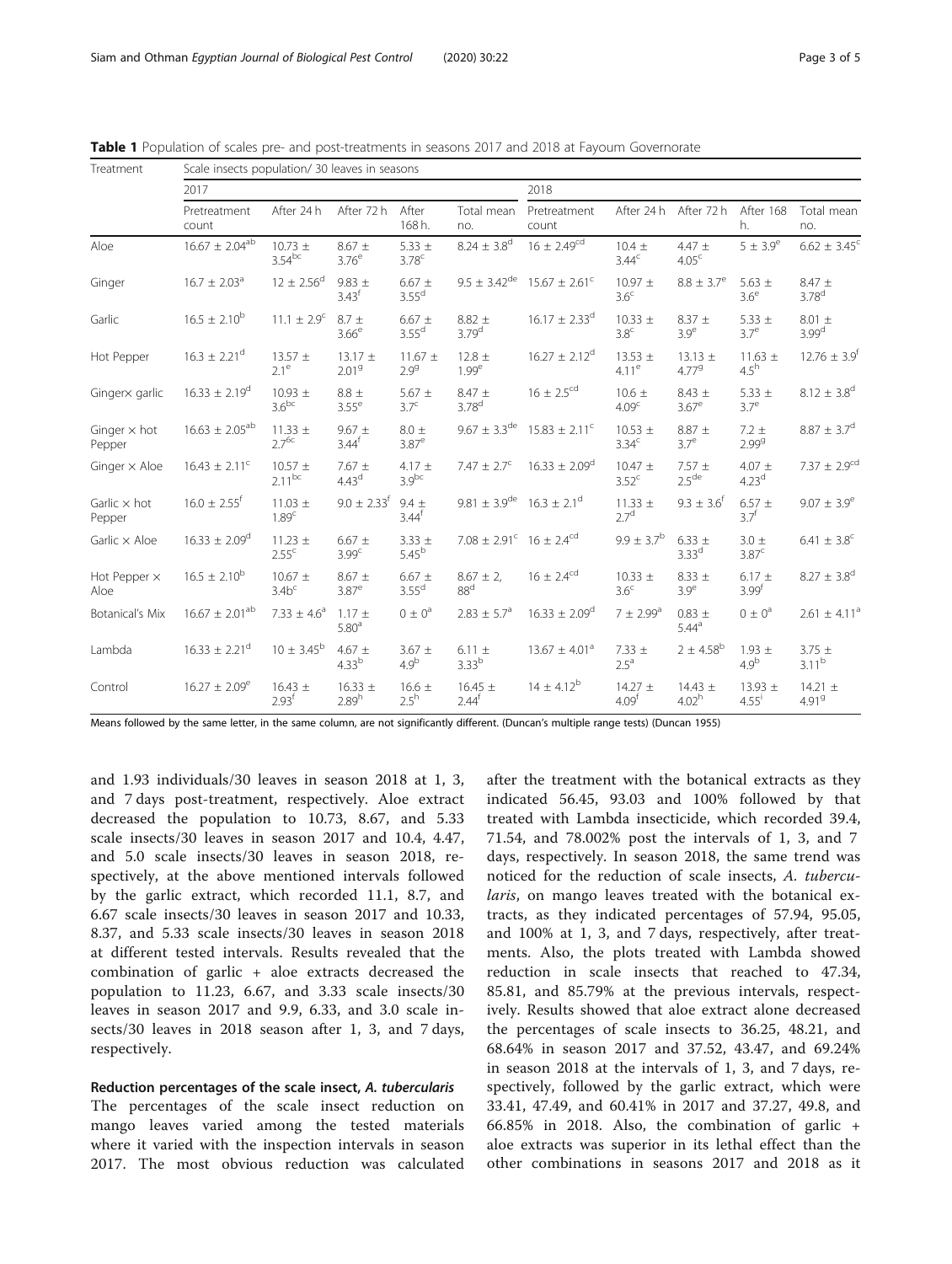

decreased the scale insects ratio to 37.98, 59.35, and 80.002% and 39.28, 61.61, and 81.16% after 1, 3, and 7 days, respectively (Figs. 1 and 2).

Arutselvi et al. ([2012\)](#page-4-0) tested A. vera as a natural product on thrips and reported that A. vera showed a lethal effect on that insect. Teklay et al. [\(2012](#page-4-0)) assessed the efficacy of certain plants including A. vera and garlic against different insects and reported that A. vera extract was more effective in repelling than killing insects because of its bitter taste. Garlic bulbs extract had an insecticidal effect referred to its content of salphone hydroxyl ion, which penetrates the barrier of the insect blood brain acting as a poison to the insect (Douiri and Boughdad [2013\)](#page-4-0). Many

papers worked on different plant sources for pest control safely, as those of Wang [2015](#page-4-0) who reported that ginger essential oil and rhizomes had a bio activity on agricultural stored product insects. Also, Okonkwo and Ohaeri ([2013](#page-4-0)) tested Capsicum annum and Zingiber officinale on brown plant hopper and found that those plants had insecticidal properties against treated insects. Also, many trials using natural plants were conducted to control scale insects and mealy bugs like those of Ibrahim et al. ([2001\)](#page-4-0); Hollingsworth ([2005\)](#page-4-0); Alice ([2008\)](#page-4-0); Dubey and Srivastavab [\(2008](#page-4-0)); Cloy et al. ([2009\)](#page-4-0); and Amany et al. ([2011\)](#page-4-0) who tried to fight scales on citrus trees with natural products.